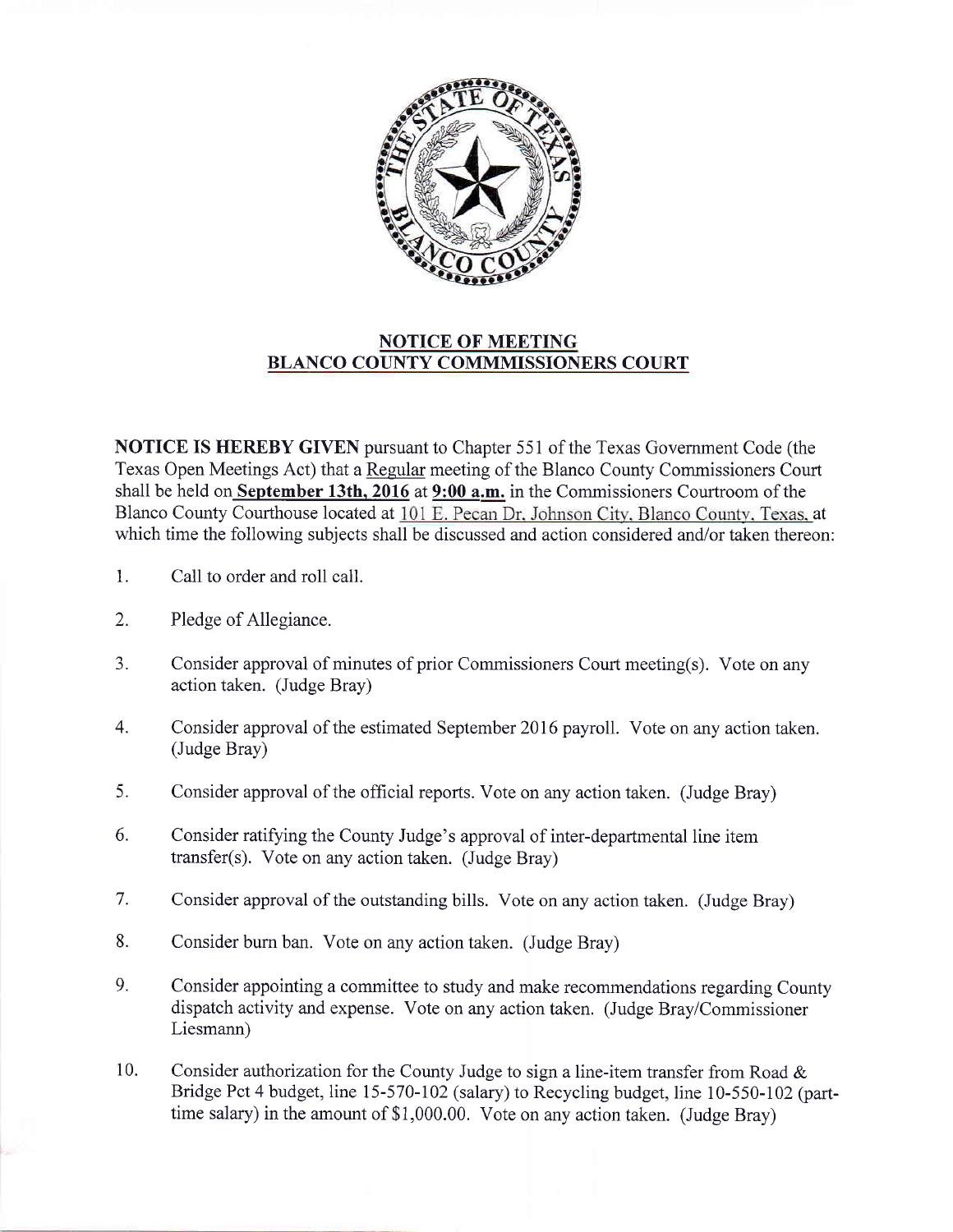- <sup>1</sup>1. Consider authorization for the Blanco County Fair and Rodeo Association to sell alcoholic beverages on the courthouse square property for the centennial celebration. Vote on any action taken. (Judge Bray)
- 12. Consider reducing the speed limit on River Run (aka CR 112) from 30 mph to 15 mph for approximately 1,570 feet and install signage and speed bumps due to the increase in traffic on this road. Vote on any action taken. (Commissioner Weir)
- 13. Consider replat of Tract 7 of the Las Colinas Subsivision. Vote on any action. (Commissioner Granberg)
- 14. Consider authorizing Commissioner Granberg to use the second bidder on the Pct. 4 paving as the first contractor cannot complete the paving by the September 30,2016 deadline. Vote on any action taken. (Commissioner Granberg)
- 15. Consider designating day of the week on which Commissioners Court will convene in <sup>a</sup> regular term as required under Texas Local Government Code 81.05(1). Vote on any action taken. (Judge Bray)
- 16. Consider appointment of altemate election judges as presented by the Blanco County Democratic Party to serve a two (2) year term beginning September 1, 2016 through August 31, 2018. Vote on any action taken. (County Clerk Laura Walla)
- 17. Consider setting the salaries for the elected officials for FY 2016-2017. Vote on any action taken. (Judge Bray)
- 18. Consider setting the base salary for new employees for FY 2016-2017. Vote on any action taken. (Judge Bray)
- 19. Consider ratifying the tax increase of 5322,231 .00 for FY 2016-2017. Vote on any action taken. (Judge Bray)
- 20. Consider adoption of the Blanco County budget for FY 2016-2017. Vote on any action taken. (Judge Bray)
- 21. Consider setting the tax rate for FY 2016-2017 at \$0.3788 of which \$.0533 is for debt service. Vote on any action taken. (Judge Bray)
- 22. Consider setting the homestead exemption at  $1\%$  of the appraised value with a minimum exemption of \$5,000.00. Vote on any action taken.
- 23. EXECUTIVE SESSION: A closed meeting will be held pursuant to Section 551.071 of the Texas Government Code, Consultation with Attomey to seek advice regarding pending or contemplated litigation.
- 24. RETURN TO OPEN SESSION to consider further action on any posted item.
- 25. Adjoum.